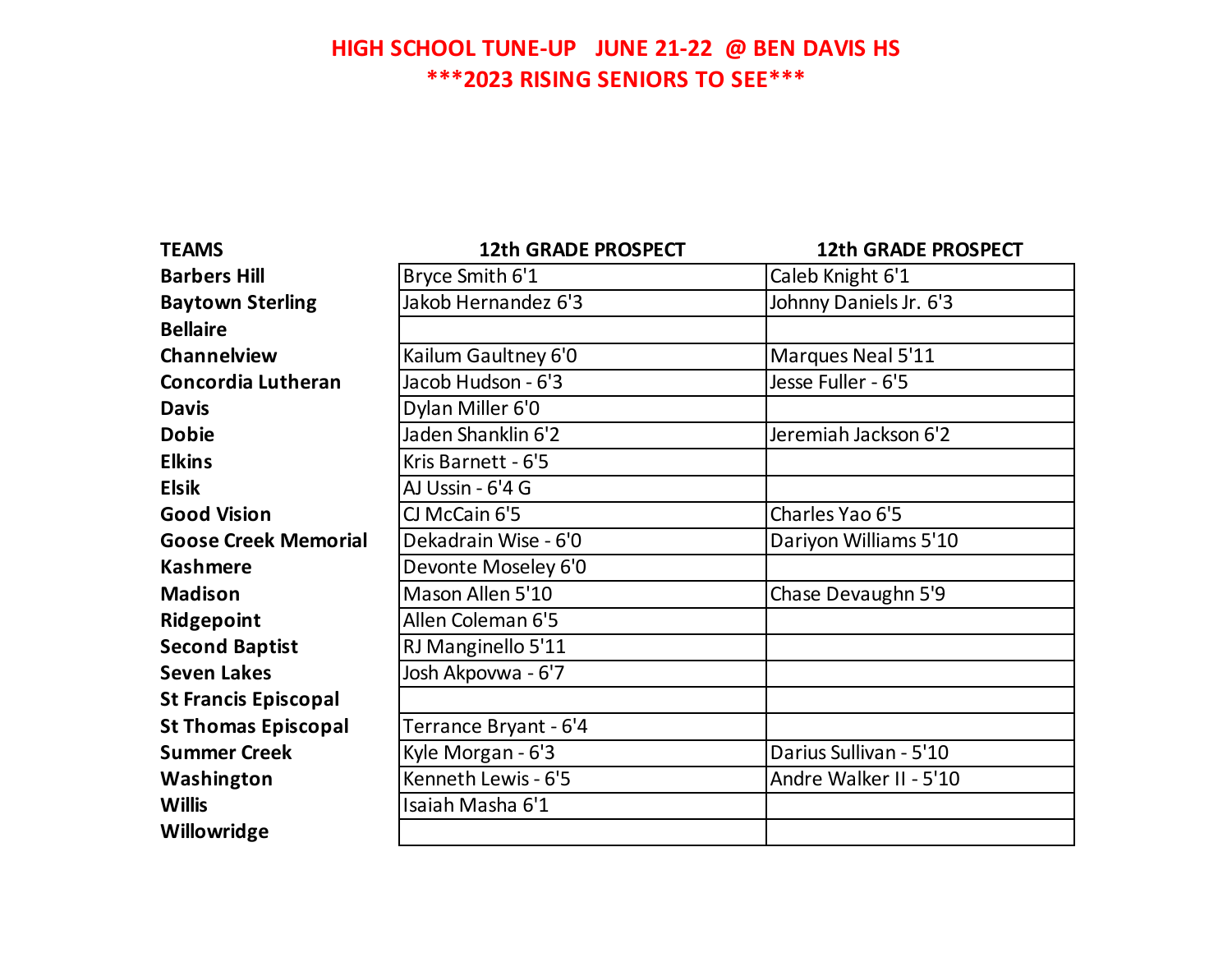## **HIGH SCHOOL TUNE-UP JUNE 21-22 @ BEN DAVIS HS \*\*\*2024 RISING JUNIORS TO SEE\*\*\***

| <b>TEAMS</b>                | <b>11th GRADE PROSPECT</b> | <b>11TH GRADE PROSPECT</b> |
|-----------------------------|----------------------------|----------------------------|
| <b>Barbers Hill</b>         | Trevaugn Dixon 6'5         | Josiah Herndon 6'4         |
| <b>Baytown Sterling</b>     |                            |                            |
| <b>Bellaire</b>             |                            |                            |
| Channelview                 | Xavier Palmer              |                            |
| Concordia Lutheran          |                            |                            |
| <b>Davis</b>                | Deadric Fikes - 6'6        | Johnathan Gray 6'0         |
| <b>Dobie</b>                | Dylan Jackson 6'2          | Julio Cisneros 6'2         |
| <b>Elkins</b>               | Todd Woods - 5'10          | Jae'Coby Osbourne - 6'4    |
| <b>Elsik</b>                |                            |                            |
| <b>Good Vision</b>          | Isaiah Brooks 6'5          |                            |
| <b>Goose Creek Memorial</b> | Za'Von Spencer 6'1         |                            |
| <b>Kashmere</b>             | Michael Smith 6'1          | Kevin Mitchell 6'3         |
| <b>Madison</b>              | Jayden Gambrell 6'4        | Joe Whylie 5'11            |
| Ridgepoint                  | Chauncey Shaw 6'0          |                            |
| <b>Second Baptist</b>       | Michael Olay - 6'7         | Alec Scarborough 6'7"      |
| <b>Seven Lakes</b>          | AJ Bates - 6'2             |                            |
| <b>St Francis Episcopal</b> |                            |                            |
| <b>St Thomas Episcopal</b>  | Nathan Law - 6'4           |                            |
| <b>Summer Creek</b>         |                            |                            |
| Washington                  | Chris McDermott - 6'7      | Cam Patterson - 6'3        |
| <b>Willis</b>               |                            |                            |
| Willowridge                 |                            |                            |